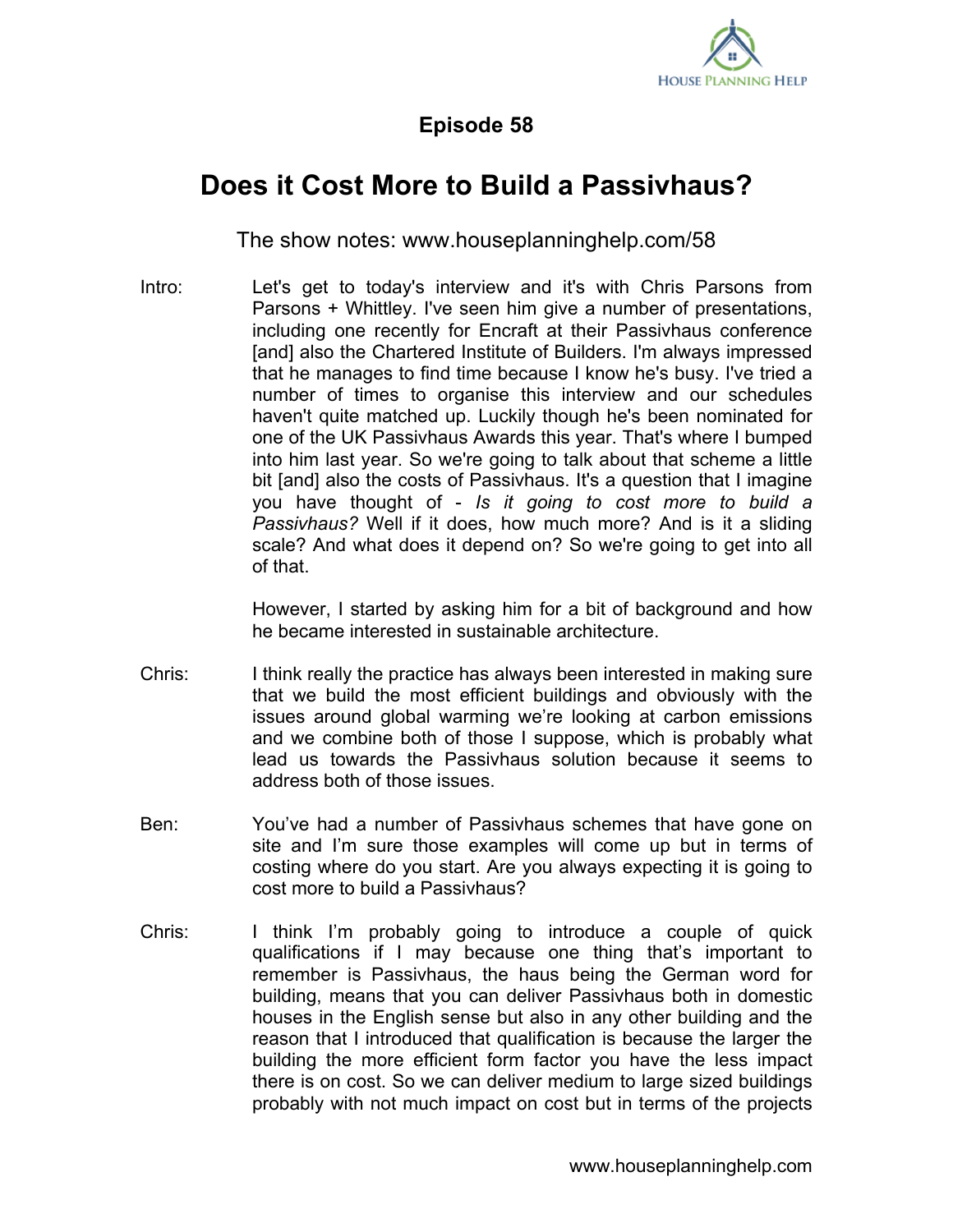

we have delivered which have generally been domestic dwellings in the social housing arena where they are quite small there is always an impact on cost.

- Ben: Have you found that since your first scheme the costs have come down. What was it that might first send you over?
- Chris: We have found that we have changed the costs sometimes down sometimes upwards, so that's not helpful and actually I'm going to correct myself here we've changed the price we pay because it's not quite the same as cost. The reason that I make that distinction is that it largely depends on how you procure your work as to how much information you have about the actual cost of a Passivhaus is.

The things that obviously make a difference, so when you sit down a sensibly analyse why should this cost more we are putting in more insulation, we are using more expensive windows and doors and we are going to use a mechanical ventilation system with heat recovery. On the negative side we will probably have a slightly simpler mechanical infrastructure in the house because we don't need quite so much traditional heating. So those three factors definitely add cost and then there are elements I think around the quality of the workmanship which I always have some doubt about arguing that that increases cost because we should be having that level of quality in all of our buildings but in truth we don't get that in all of our buildings so there is an additional cost in delivering the quality necessary for Passivhaus. Then there is the requirement to address airtightness and again some of those products, not horrendously expensive in the scheme of things but you can't argue anything than they will add a little bit more cost.

- Ben: Even if this does cost more, are we getting more for our money?
- Chris: We are definitely getting more for our money. As I mentioned earlier about the quality of the workmanship for example, that shouldn't be an extra cost. In strict accounting terms I don't think that should be an extra cost for Passivhaus because we really ought to be pushing the standards in our ordinary building. I suppose to some degree we are beginning to see the building regs trying to catch up and I think they are making great strides in trying to bring the differential between Passivhaus and standard construction, they are trying to reduce that differential.

Because we are getting a better quality building we are definitely getting a building that will use less energy and particularly in the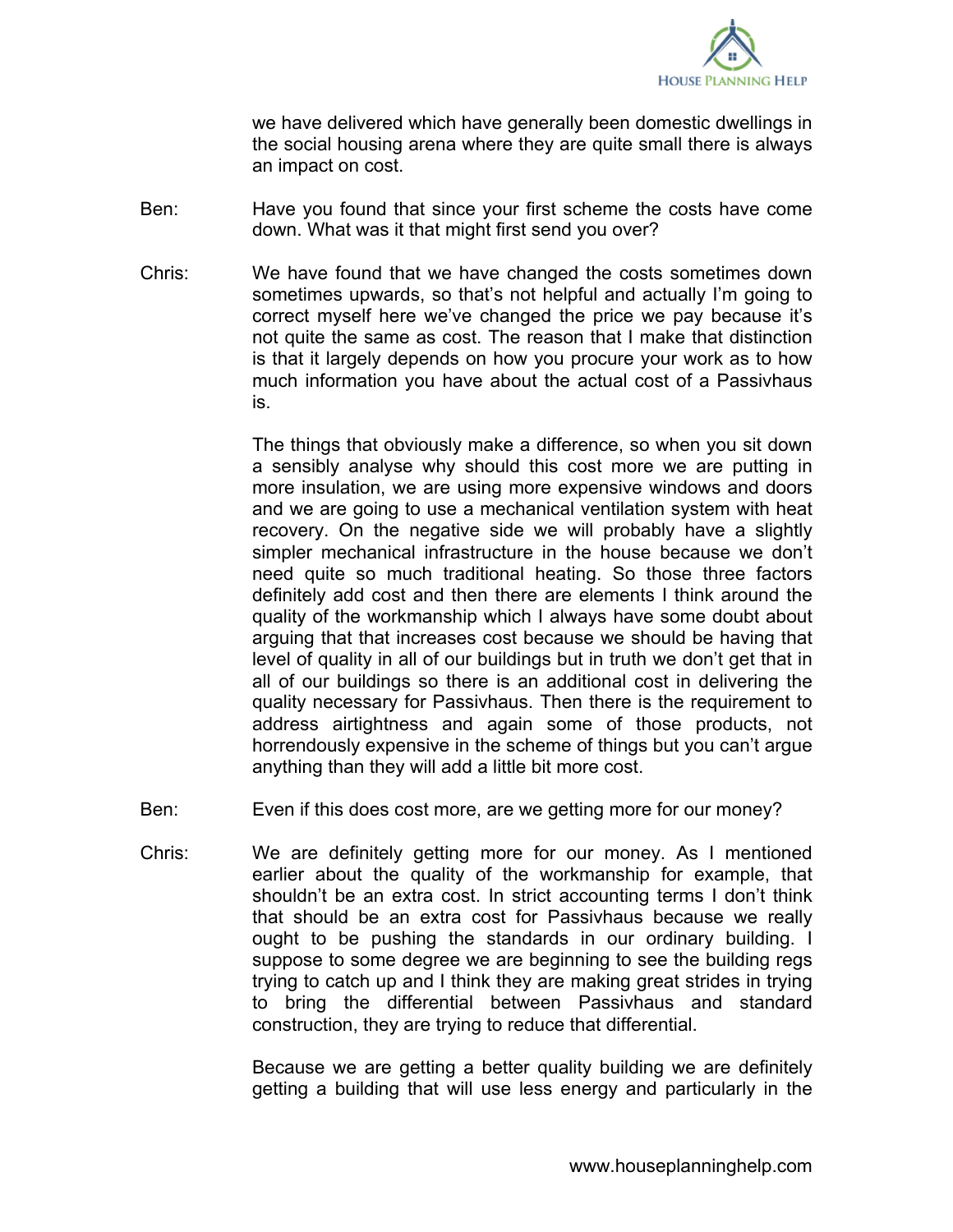

area that I work in terms of delivering social housing addressing fuel poverty is a big driver for us doing Passivhaus because we really need to address fuel poverty. We all know that fuel is only going one way in terms of price so everything we can do to use less is very sensible. I think, as well, reducing the amount of fuel that we use reduces the amount of carbon emissions so that's a benefit for society as a whole. There are also benefits for the long term maintenance of the buildings because we've built to a better quality and we've used better components, we're getting a building that will cost less to maintain and the final point that I think you ought to add into the mix is that we are probably delivering a more comfortable and more healthy environment for the occupants and that shouldn't be overlooked. We like to think that we ventilate our buildings fine at the moment but actually there is some evidence to show that we are under ventilating nearly all our buildings so actually something which positively addresses air quality is another plus.

- Ben: Listening to all of those points that you brought up they are all benefits for the occupants. I would like to think that if ever I build something you would want to build something good for the occupant. There are no incentives there for the company which might be doing this and interested in money. Is that always going to be a barrier to wide scale Passivhaus adoption?
- Chris: I think there is the potential for that to always be an issue because particularly in the UK with the way we have organised our housing market the capital cost is divorced from the running cost. As a consequence it does get quite difficult to justify to a house builder, for example, that he ought to be building to the Passivhaus standard, so I think we need to move the thing forward through legislation. As I mentioned earlier about raising the ordinary standard, building regulation standards, that would help to reduce that differential so that might start to encourage people to consider the additional expense.

I think again just referring to the social housing arena my clients have noticed that they have fewer rent arrears and they have fewer void properties in their Passivhaus schemes. Too early to say hand on heart that is definitely because they are Passivhaus but I think our belief is that by providing people with a really comfortable environment that doesn't cost them very much to run they don't want to live in anything else.

Ben: In terms of cost this might be a good point to bring in some of the example projects that you have worked on. The very first one, is that the one that cost more percentage wise? Has it worked like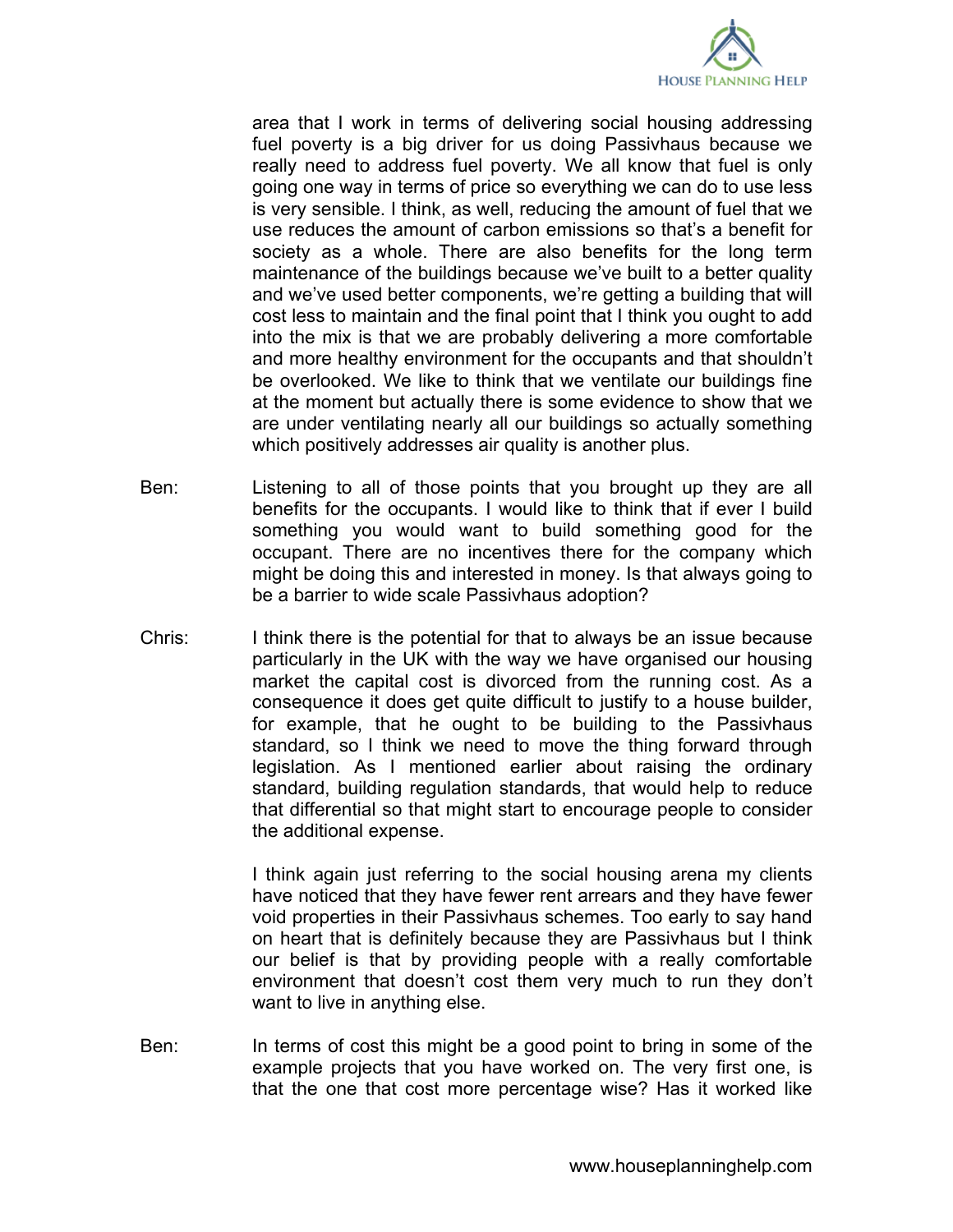

that or is there a very static percentage that you think it is costing above a traditionally built house?

Chris: That's an interesting question, Ben. The very first Passivhaus scheme we were involved in was the Wimbish Passivhaus scheme - 14 dwellings down in Essex. It was interesting because the construction industry hadn't really delivered Passivhaus in that multi-unit arena before and as a consequence procurement became quite a challenge. We worked hard to try to find contractors who were interested in delivering Passivhaus and we then narrowed that down and eventually placed a contract with somebody, Keepmoat actually. We did a cost exercise against another 14 unit Code 4 scheme and the difference was about 12%. So we paid about a 12% premium on the very first scheme.

> We then negotiated the second Passivhaus scheme that we did, the Ditchingham Passivhauses, with the same contractor but it was at a time when the housing market wasn't particularly buoyant and I was a witness to the negotiating techniques and we managed to secure that for a 6% increase. So that would indicate a downward trend, which we were quite happy with. However I think that during the course of the project we realised that maybe that was more to do with negotiation than actual cost and my more recent schemes have generally been shown to be around the 12-15% uplift again, so I think if I was to have to draw a conclusion I would say at the moment we are paying around about 15% more for a Passivhaus scheme over and above the standard we would otherwise deliver.

- Ben: Will that change from company to company? Is that just how you are constructing?
- Chris: It will change. As I mentioned right at the start there is an issue around form factor so remember I am talking about small houses which do push the boundary in terms of what we need to do with the fabric. It will also change, I think, depending upon exactly how you procure the work because remember I'm always talking about a price when I mention those figures and not cost so I talking about what we have paid a contractor to do that work.
- Ben: Can you explain that a bit more? Sorry, price and cost? I was thinking, hold on, what, what?
- Chris: Well the construction industry is an interesting place to work for a number of reasons but the issue is that all of our schemes have been procured using a design and build process. What that means is that we've designed up to a planning stage for those buildings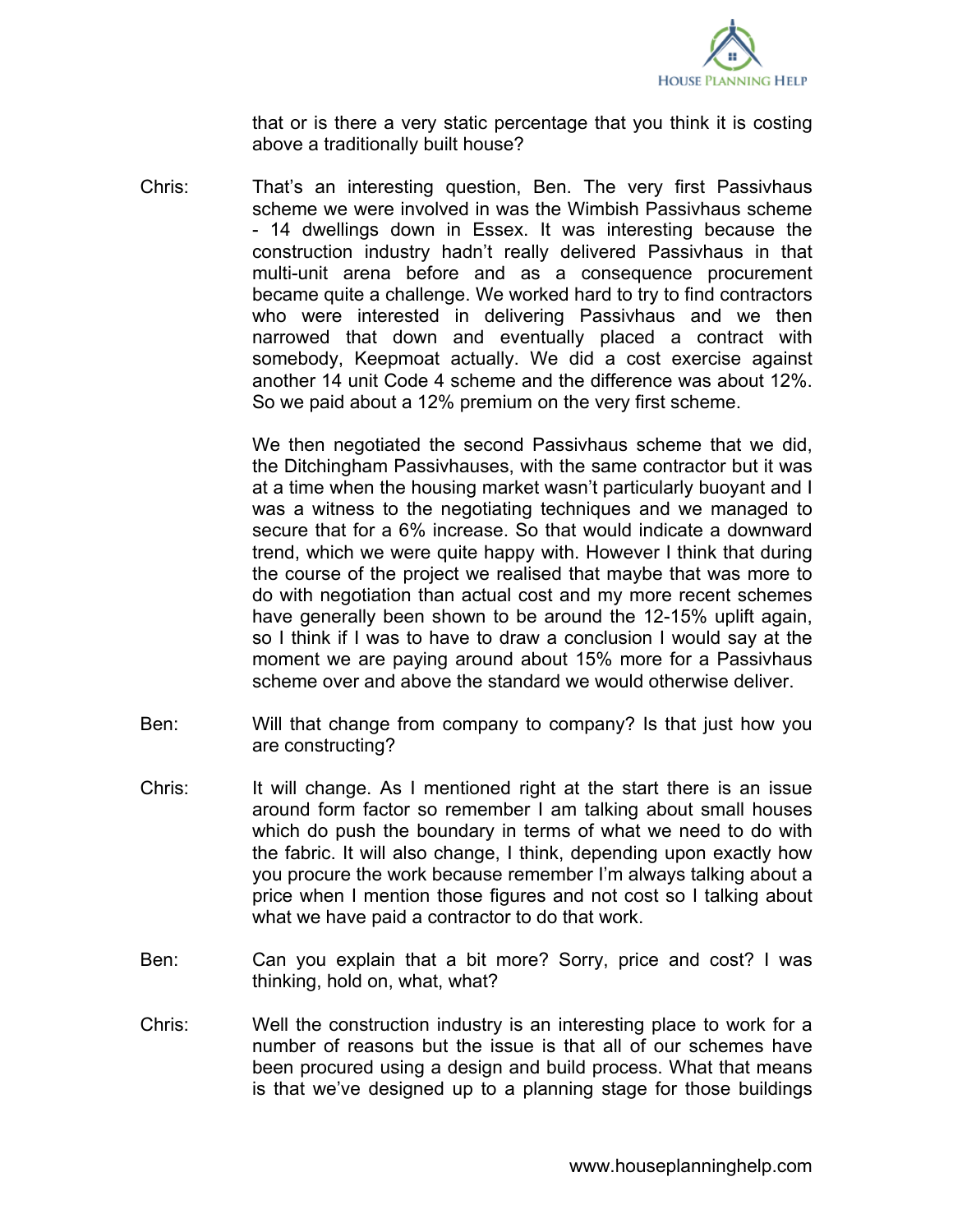

but we haven't put any detail as to how we are going to achieve the standard at the time at which they obtained the build price. So a contractor will have come in, looked at my planning drawings, and sucked his thumb to some degree and said how much I will want to deliver that to a Passivhaus standard. In the early days, of course, he will have done that without any knowledge as to how to deliver to the Passivhaus standard because there's not enough experience out there. So I suppose what I'm saying is the difference really between cost and price is largely a contractor's risk premium. He will have looked at that project and thought I think I can do Passivhaus for x but there is a risk here so I want  $x + y$  and I'm only talking about the result of  $x + y$  because I don't have enough information to get down to the x figure.

- Ben: I know that we have discussed this risk factor is what ends up pushing up the price so is that something that eventually we can take out of the equation?
- Chris: I think there are ways that we could possibly take it out of the equation. Again it's about everybody's attitude to risk because there is always risk in a building project and so it is really down to who is prepared to take that risk. If your client, for example, is prepared to take the risk then he can take the risk premium out of the contract because now the contractor has no risk and you simply pay him for what he does. Of course if the risk occurs then your client will have to pay that cost so we can take the risk premium out providing the client is prepared to take that risk.
- Ben: In one of our episodes we talked about eco-minimalism, this concept that you can create a Passivhaus by working backwards almost and starting with the essentials the building blocks that you will need, you know that you will need the insulation, the triple glazed windows etc. the ventilation and then creating a building with the rest of that money. Is that a way to get closer to things costing like for like?
- Chris: I think that the essential principle probably that you are referring to there is absolutely starting with keeping it simple. I think that if we keep everything as simple as we can then we should end up with a cost effective Passivhaus. I think there is a tendency to overcomplicate what we try and do, not just in Passivhaus actually but in some of our code for sustainable houses. They've been quite complex in trying to tick various boxes.

I think what I like most about Passivhaus is that it does just come down to a set of numbers at the end of the day. So as a designer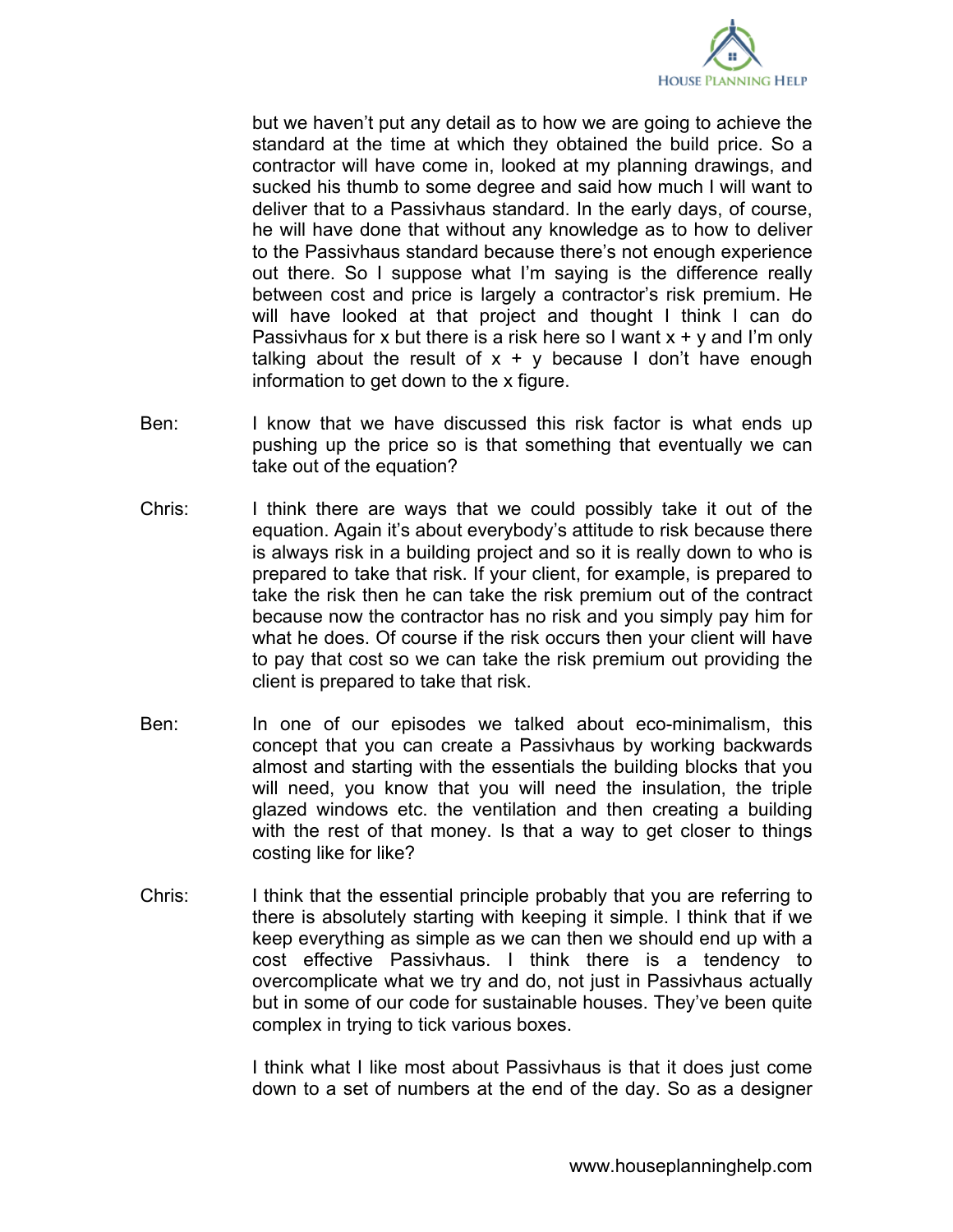

you can start with a pencil sketch, run it through the software, make sure that you are somewhere near those numbers and then continue to develop the scheme. Every time we've done that simplicity has been the easiest way to achieve the target.

- Ben: For you and I simplicity is a given and sensible but is that going to appeal to the mass market?
- Chris: Yes don't confuse my use of the word simplicity with boring. I think that, I suppose what |I'm talking about is just not getting carried away with the intricacies of how to put a building together so I'm talking about simplicity in terms of detailing, I'm talking about simplicity in terms of how you use the space. To some degree we probably don't want to add on too many visual adornments, if you like, because they have a tendency to introduce thermal bridging but I don't think that necessarily needs to mean that the buildings are unattractive and I think that one of the things that we have done as a practice is to try to develop Passivhaus in a more normal, if you like, more English tradition more traditional vernacular, I suppose, and I think that we've been reasonably successful in doing that. We've done a number of Passivhaus schemes in conservation areas, in Areas of Outstanding Beauty etc. and even won awards from planners from them so I still think that you can make them very attractive but keep them simple in terms of the philosophy.
- Ben: Do you foresee a time that a Passivhaus standard house will be worth more? It's difficult at this stage because there haven't been that many built but then that would add an extra incentive for going the full distance and paying that extra.
- Chris: Yeah I think I do see some movement towards a greater demand for Passivhaus or for low energy buildings or for low running cost buildings. We work as well as Passivhaus work, we work for a number developers, we work generally in the construction industry and just in our own experience of clients walking through the door looking for a building there is definitely a greater awareness that we can deliver very low energy buildings and therefore I'm being asked for them. I think it's that demand which will probably provide the answer your question. We have to make sure that people ask for the product and recognise the value of it and at that point, I think, we will get to the stage where you can start to charge a premium for being able to deliver that extra performance. Certainly my understanding is that that is the case in Europe where people talk about a 3 to 5% premium for the delivery of Passivhaus and I think the key to it however will be certification. I think if I was going to pay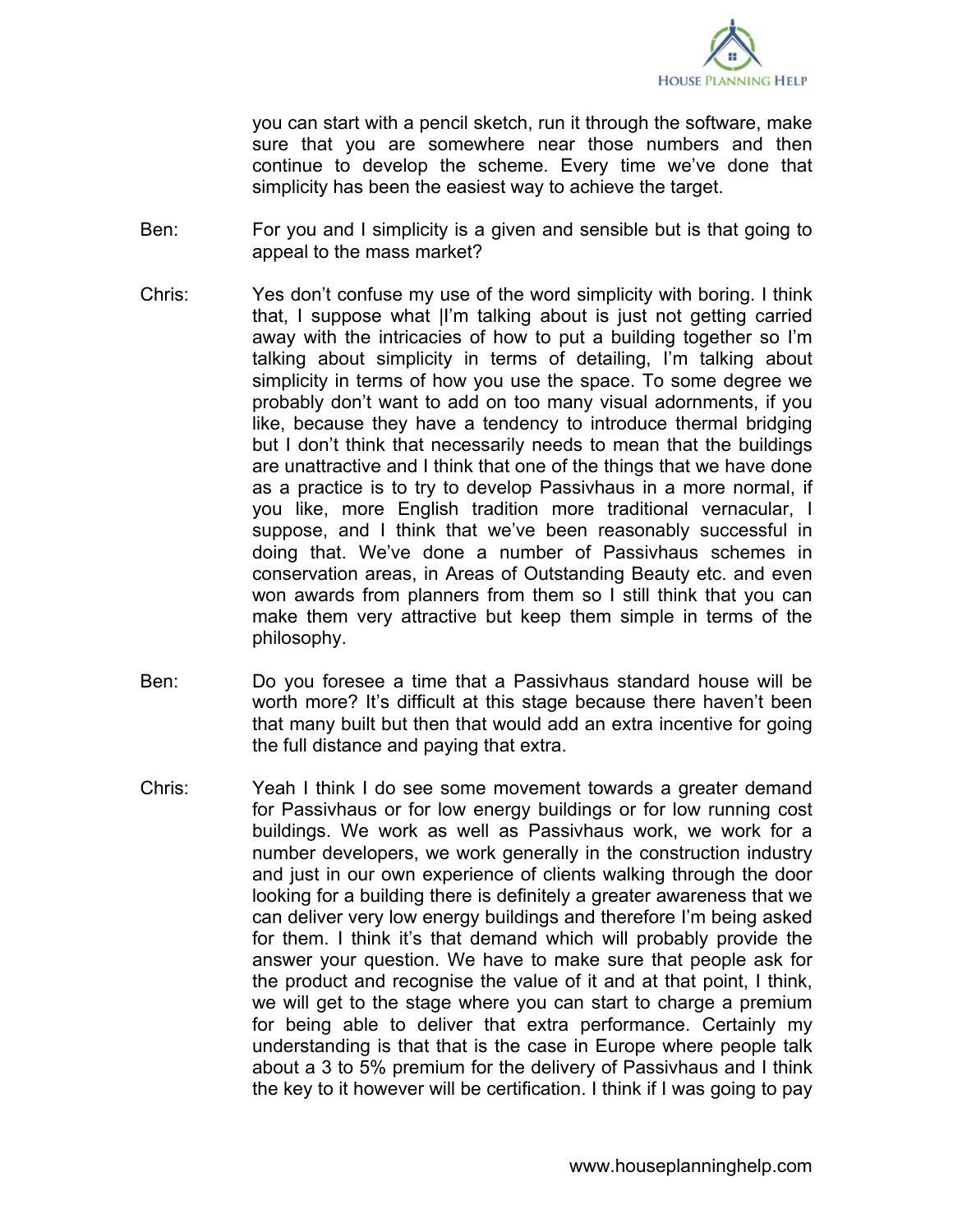

some extra money for a Passivhaus, I would want to be sure it was one so I would like to see certification adopted as a means of quality control and a means of quality assurance, I suppose, but yes I think the public actually is more aware than the media and the house building industry currently understands.

- Ben: Are there any other aspects of cost that we should bring in to round off this conversation?
- Chris: I think simplicity again, simplicity of detailing will help to reduce the cost. Simplicity of the mechanical services all help to reduce the cost because as I mentioned right at the start we've got these factors the insulation the windows things like that which are more expensive than in our normal housing. I think we need to counter that with being sensible about how we use them, where we put them, understand their contribution to the performance and therefore, I suppose, what I'm coming down to is the skill of the designer can actually help to reduce the cost of delivering Passivhaus by absolutely understanding what the sensitivities are, not over egging the omelette, using exactly what is necessary to deliver the performance standard so I think probably get yourself a good architect.
- Ben: Well just before we conclude I know that I've seen a couple of your presentations and you have often had some interesting occupant feedback, so maybe that's where we can finish up looking at some of your schemes and just going through some of this.
- Chris: OK. Yeah it's been very interesting. I think Wimbish in particular was our first scheme, as I mentioned, and we were lucky enough to get some money from Technology Strategy Board to carry out some post occupation evaluation. And as well as that my clients Hastoe Housing organised a monthly seminar on site where we would introduce Passivhaus to other architects and other housing associations. So we've had the opportunity to meet the tenants on a frequent basis, every month or so and they've given us some tremendous feedback. I think one of the ones that sticks in my mind is the young lady who in her first year, first few months there had been putting away the same amount of money as she had in her previous home and said to us: "This is tremendous. If this carries on like this, my children will be able to have some Christmas presents." A little tear appeared in the corner of my eye! And then she said: "If it really carries on like this we will be able to have a holiday next year." So that's very heart-warming, I think, when you hear that and indeed that proved to be the case.